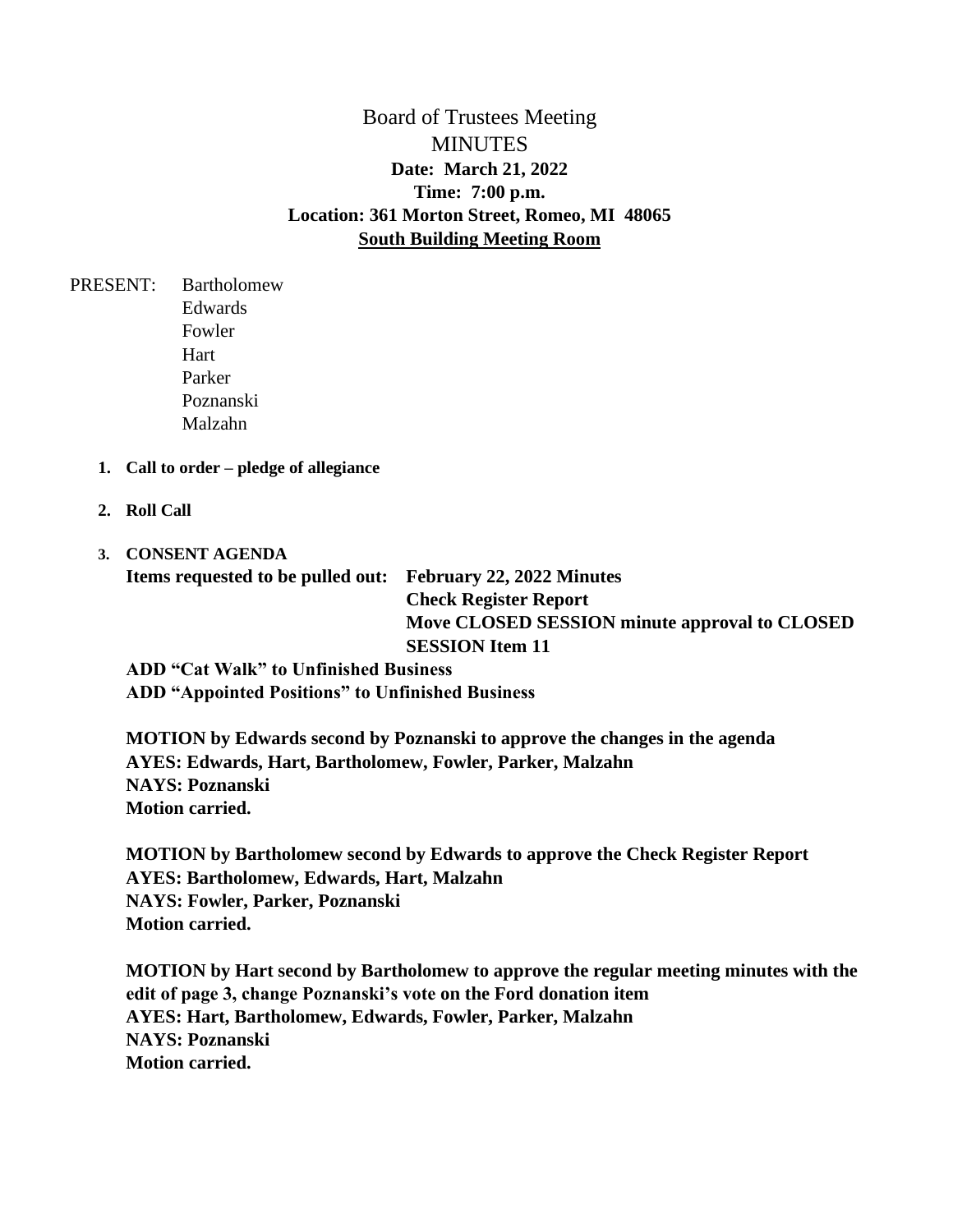## **4. Special Presentations – \*Parking Update, Elizabeth Miller.** Elizabeth Miller gave a presentation.

## **5. Correspondence(s) – DDA Thank You Letter.** Letter was recognized,

#### **6. Public Comment – Comments were heard**

### **7. Officer reports**

### **a. President**

Coffee & Conversation was held at the Romeo Senior Center on March 14th. Thank you to all the seniors who reached out to me with their concerns for the current Parks & Rec situation. The question that I received the most was "why". Why is Washington Twp creating all of this upheaval and can it result in disruptions to the services our Seniors so desperately need? I truly wished that I had the answer to that question of "why". I wish that I was able offer them the reassurances they are seeking that they will still be able to come to the Romeo campus for meals and socialization, because we know that if funding is cut or deferred it will impact them.

Please know that I am doing everything that I can, personally and legally, under the advisement of Attorney Mark Clark, to ensure that our seniors and youth are protected while preserving the programming and services you rely on.

I attend the Michigan Municipal League's Capital Conference in Lansing on March 15<sup>th</sup> & 16<sup>th</sup>. The theme for the 2-day event was "Partnerships and Policy" and it emphasized Fueling Community Revival. There were many break-out session to choose from and several general sessions that covered legislative updates focused on municipal interests. I attend the MI Water Navigator Workshop on Tuesday morning. This session was specific to the new MML Help desk for communities who are now required to become Lead & Copper service line compliant. Romeo has identified certain households that has existing lead service lines that will need to be replaced under EGLE's new requirements. I will be working with the MI Water helpdesk team and our engineering firm to create an asset management implementation/funding plan.

I also attend the Michigan Women in Municipal Government Luncheon which featured a panel discussion focusing on training and networking opportunities for women like myself in leadership positions, and I was able to meet personally with State Senator Doug Wozniak to discuss state level decisions that affect us here in Romeo, like our Constitutional Revenue sharing and the short-term rental legislation. This was a great opportunity for one-on-one face time with the "Woz" and he assured me he is fighting for us on the Senate Floor.

I'd like to offer congratulations on behalf of the Village of Romeo to Bruce Twp Firefighter/EMT Eileen Rhodes for her 41 years of service. She was formally recognized with a beautiful engraved plaque at the Bruce Township meeting on March 16<sup>th</sup>. We thank you Eileen, for your excellent service to our community, and look forward to many more years with you on the job.

The RWB Parks & Recreation is hosting an Easter Egg Hunt! Please join them Tuesday April 12th from 6:00-8:00 PM at the Romeo High School Barnabo Field located at: 62300 Jewell Rd, Washington, MI 48094. Apparently, there has been some social media mis-information claiming this even was cancelled – but that is not true, it will be held as scheduled on April  $12<sup>th</sup>$ . I hope you can all join us there!

Please plan to join in the Roads and other important topics discussion at the Special Town Hall Meeting on Wednesday, March 30<sup>th</sup> @ 6:30 PM in the South Meeting Room. If you are unable to attend in person – the MittTV will be livestreaming the meeting on facebook and it will be available on Roku and Vimeo once the meeting video is uploaded. Due to room capacity size, I will be arranging the room to fit as many attendees as possible and the Silver Meeting Room, in the adjacent building will be setup with a video monitor for overflow crowd.

The meeting agenda includes a formal Road Capital Asset Plan proposal and discussion on funding options for much need repairs. Also on the agenda will be a Utility Rate Study update, discussion and planning for our FY2022/23 Goals & Objectives, and public Q&A. If you have any specific questions, you want addressed at the meeting, please submit them to my email: [president@villageofromeo.org](mailto:president@villageofromeo.org) before next Monday.

As always, I continue to hold regular office hours to meet with our property and business owners to address their concerns. If you have a concern, compliment or complaint that you need assistance with, please call my office at 586- 752-3565, ext 3.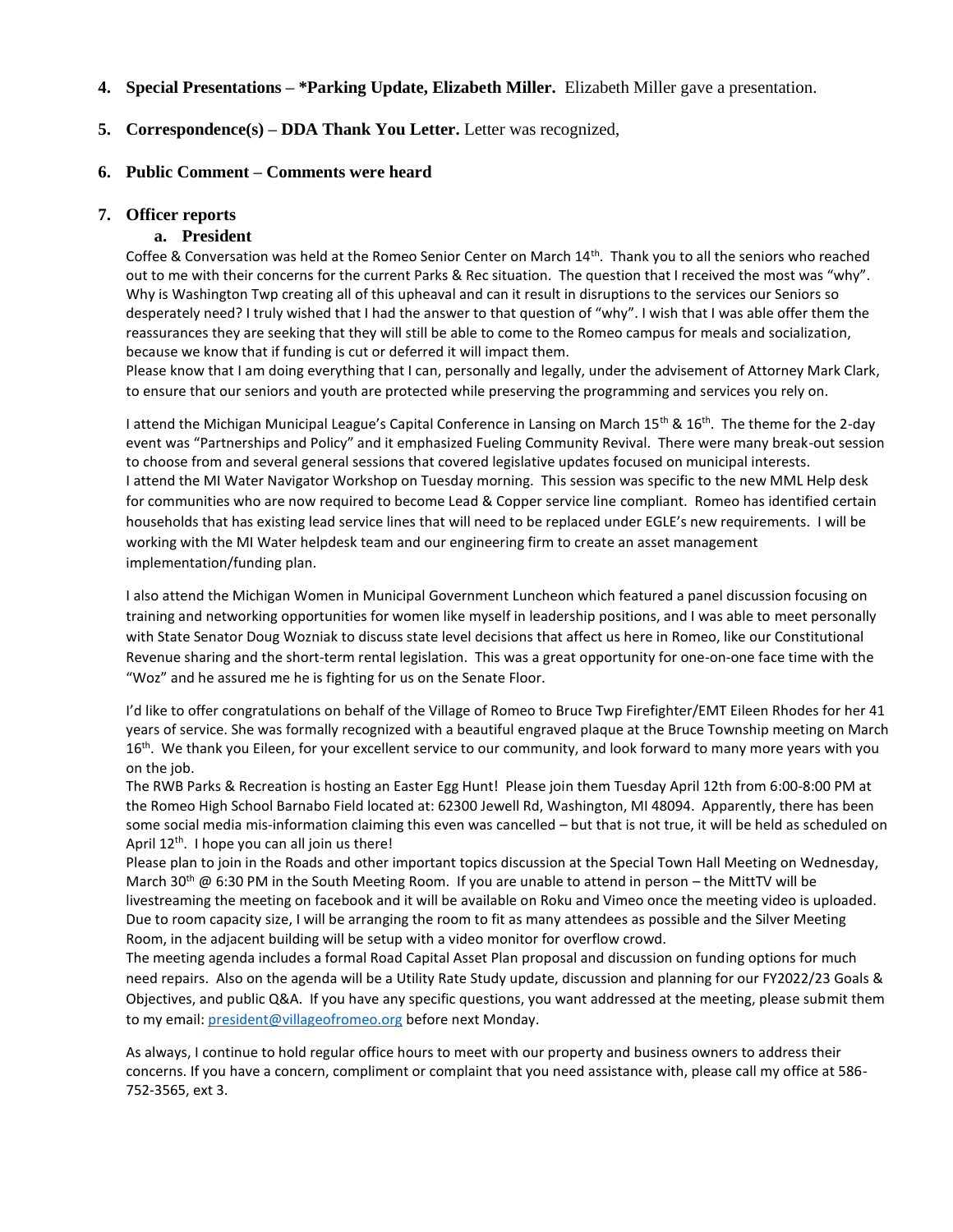# **b. Clerk**

Had the fun opportunity to volunteer at the DDA's WinterFest in February. It was nice to see the town so busy on that cold day. Good job to Elizabeth Miller and the DDA for a great event. Was able to attend a facility tour of L&L Products on March 8<sup>th</sup>. Was fascinating to see how big and global their operation is with this facility in Romeo.

Last week was my final week attending Clerk's Institute through the Michigan Municipal Clerks Association. There were a lot of great speakers covering topics such as finance, parliamentary procedure, Human Resources, a special course for just Villages and even an FBI agent came to discuss ethics as an elected official. I am considered a certified Michigan Municipal Clerk.

# **c. Treasurer**

Treasurer discussed Annual Information Statement with the published submission confirmation from Bendzinski & Company., Municipal Finance Advisors. Audit trail of supporting documentation distributed to all Board Members and residents pertaining to the original contract date of June 2019. Also, explanation from Robert Bendzinski & Co. regarding Late Filing of Audit.

# **d. Trustees**

Trustee Hart- attended the Tree Board meeting

Trustee Edwards – Congratulated the DDA on Winterfest

Trustee Poznanski – Taking a planning and zoning course, attended Coffee and Conversation at Parks and Rec, attended the Parks and Rec meeting, made comments about the Friends of the Village Park

# **e. Ex-Officio Planning Commission**

Trustee Fowler reported that all SLU Applications for the March 3, 2022 meeting were approved.

# **8. Committee Reports**

**a. Bruce Sewer Capacity Subcommittee –** Did not meet.

# **9. UNFINISHED BUSINESS:**

**a. Master Plan** 

Village Planner Stephen Cassin presented the Master Plan Draft for 2022 **MOTION by Fowler second by Poznanski to start the 63 Day review process of the Master Plan**

**AYES: All** 

**NAYS: None**

**Motion carried.** 

**b. Cat Walk (Memorial Field) \*Added Item**

**MOTION by Bartholomew second by Edwards to take ownership of the cat walk and maintain it**

**AYE: All NAYS: None**

**Motion carried.** 

**c. Appointed Positions \* Added Item**

**MOTION by Parker second by Hart to table this item to the April Meeting AYES: All NAYS: None**

**Motion carried.**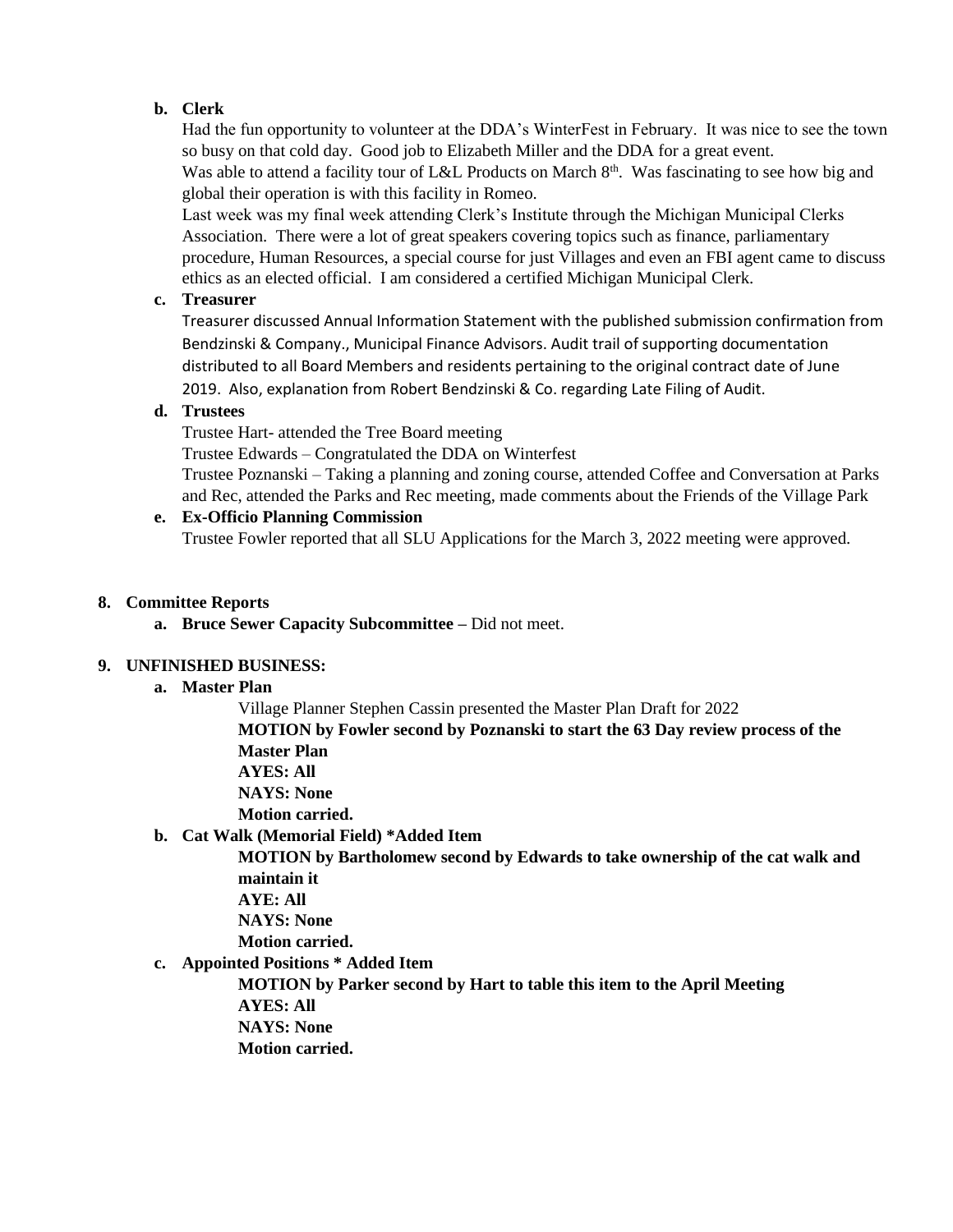## **10. NEW BUSINESS:**

a. Proclamation Policy

**MOTION by Bartholomew second by Edwards to adopt the Proclamation Policy as presented**

**AYES: All** 

**NAYS: None**

**Motion carried.** 

b. Romeo Tree Board Update

Tree Board Chair Dave Miller gave a presentation about updates from the Tree Board. No board action taken.

c. Arbor Day Proclamation

**MOTION by Hart second by Parker to approve the proclamation as written AYES: All NAYS: None**

**Motion carried.**

d. DDA Bylaws

**MOTION by Bartholomew second by Parker to approve the DDA By Laws as presented AYES: All** 

**NAYS: None**

- **Motion carried.**
- e. DDA Budget Amendments

**MOTION by Malzahn second by Fowler to receive the DDA Budget Amendments as presented** 

**AYES: All** 

**NAYS: None**

**Motion carried.** 

f. Lawn Maintenance RFP

**MOTION by Bartholomew second by Edward to approve the Lawn Maintenance RFP for immediate posting AYES: All** 

**NAYS: None**

- **Motion carried.**
- g. Marihuana Business License

President Malzahn announced the newest marihuana business license approval for the Village of Romeo. No board action taken.

h. WWTP Pump Replacement

**MOTION by Bartholomew second Parker to approve the WWTP Pump Purchase from Kerr Pump in the amount of \$16,909.00**

**AYES: Bartholomew, Parker, Edwards, Fowler, Hart, Poznanski, Malzahn**

**NAYS: None**

**Motion carried.** 

i. Washington/Romeo Water Service Line Agreement

**MOTION by Bartholomew second by Hart to authorize President Malzahn and attorney Mark Clark to review and amend the agreement**

**AYES: All** 

**NAYS: None**

**Motion carried.**